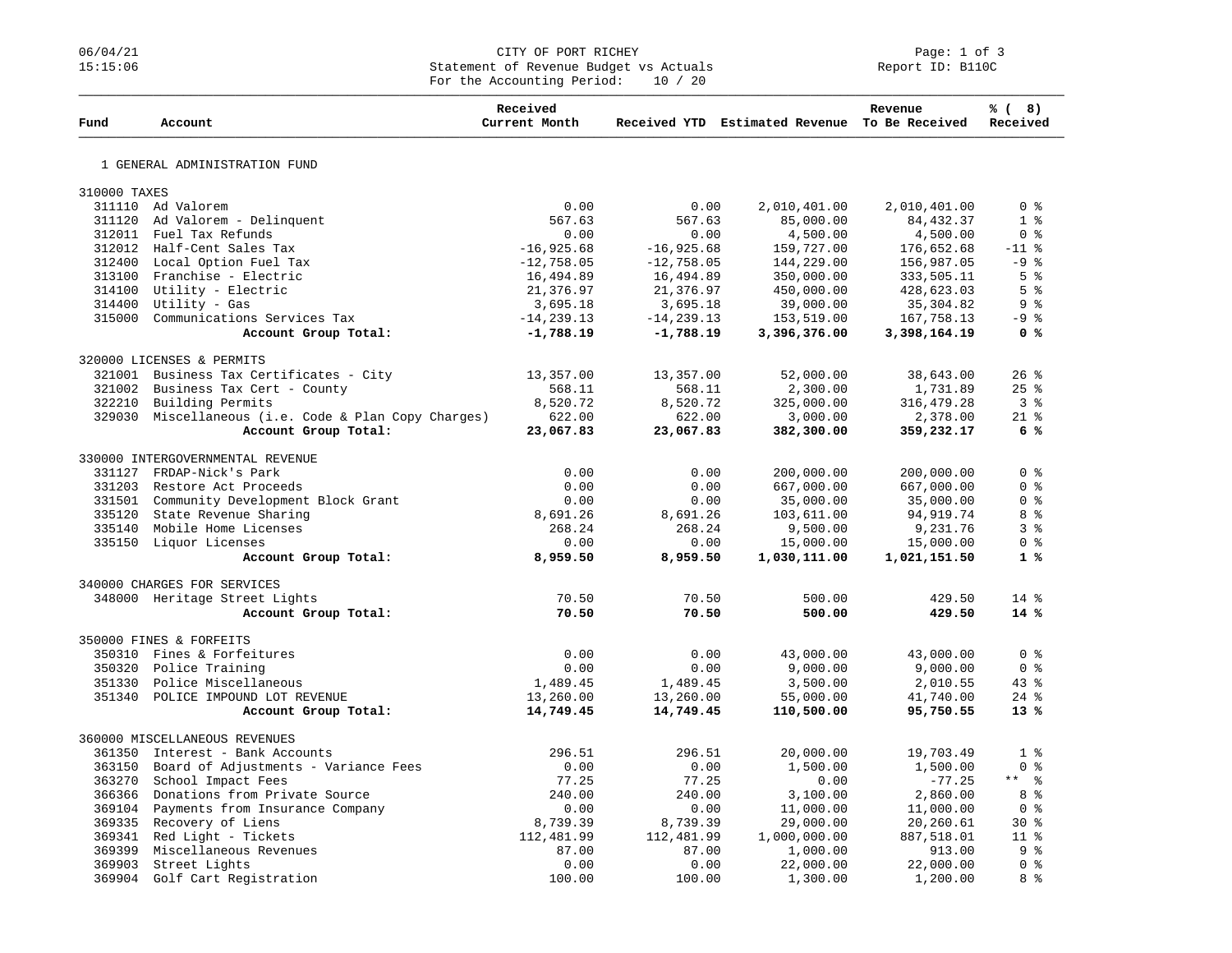## 06/04/21 CITY OF PORT RICHEY PORT RICHEY PAGE: 2 of 3<br>15:15:06 Statement of Revenue Budget vs Actuals Report ID: B110C Statement of Revenue Budget vs Actuals For the Accounting Period: 10 / 20

| Fund   | Account                                                      | Received<br>Current Month |              | Received YTD Estimated Revenue To Be Received | Revenue              | % (8)<br>Received                  |
|--------|--------------------------------------------------------------|---------------------------|--------------|-----------------------------------------------|----------------------|------------------------------------|
|        | 1 GENERAL ADMINISTRATION FUND                                |                           |              |                                               |                      |                                    |
|        | Account Group Total:                                         | 122,022.14                | 122,022.14   | 1,088,900.00                                  | 966,877.86           | $11 \text{ }$                      |
|        | 390000 CASH BALANCE FORWARD                                  |                           |              |                                               |                      |                                    |
| 390000 | CASH BALANCE FORWARD                                         | 0.00                      | 0.00         | $-492, 404.00$                                | $-492, 404.00$       | $0 \text{ }$ $\text{ }$ $\text{ }$ |
| 399938 | Balance Forward FLFit Account                                | 0.00                      | 0.00         | 615,117.00                                    | 615, 117.00          | 0 <sup>8</sup>                     |
| 399939 | Balance Forward FLClass Account                              | 0.00                      | 0.00         | 615,096.00                                    | 615,096.00           | 0 <sup>8</sup>                     |
|        | Account Group Total:                                         | 0.00                      | 0.00         | 737,809.00                                    | 737,809.00           | 0 %                                |
|        | Fund Total:                                                  | 167,081.23                | 167,081.23   | 6,746,496.00                                  | 6,579,414.77         | 2%                                 |
|        | 120 POLICE CONFISCATION FUND                                 |                           |              |                                               |                      |                                    |
|        | 360000 MISCELLANEOUS REVENUES                                |                           |              |                                               |                      |                                    |
|        | 361350 Interest - Bank Accounts                              | 21.95                     | 21.95        | 0.00                                          | $-21.95$             | $\star\star$<br>ႜ                  |
|        | Account Group Total:                                         | 21.95                     | 21.95        | 0.00                                          | $-21.95$             | $***$ %                            |
|        |                                                              |                           |              |                                               |                      |                                    |
| 399938 | 390000 CASH BALANCE FORWARD<br>Balance Forward FLFit Account | 0.00                      | 0.00         | 45,221.00                                     | 45,221.00            | 0 <sup>8</sup>                     |
| 399939 | Balance Forward FLClass Account                              | 0.00                      | 0.00         | 45,223.00                                     | 45,223.00            | 0 <sup>8</sup>                     |
|        | Account Group Total:                                         | 0.00                      | 0.00         | 90,444.00                                     | 90,444.00            | 0 <sup>8</sup>                     |
|        |                                                              |                           |              |                                               |                      |                                    |
|        | Fund Total:                                                  | 21.95                     | 21.95        | 90,444.00                                     | 90,422.05            | 0 %                                |
|        | 125 POLICE \$5 FUND                                          |                           |              |                                               |                      |                                    |
|        | 350000 FINES & FORFEITS                                      |                           |              |                                               |                      |                                    |
|        | 350310 Fines & Forfeitures                                   | 0.00                      | 0.00         | 32,000.00                                     | 32,000.00            | 0 <sub>8</sub>                     |
|        | Account Group Total:                                         | 0.00                      | 0.00         | 32,000.00                                     | 32,000.00            | 0 <sup>8</sup>                     |
|        |                                                              |                           |              |                                               |                      |                                    |
|        | 390000 CASH BALANCE FORWARD<br>390000 CASH BALANCE FORWARD   | 0.00                      | 0.00         | 4,000.00                                      | 4,000.00             | 0 <sub>8</sub>                     |
|        | Account Group Total:                                         | 0.00                      | 0.00         | 4,000.00                                      | 4,000.00             | 0 %                                |
|        |                                                              |                           |              |                                               |                      |                                    |
|        | Fund Total:                                                  | 0.00                      | 0.00         | 36,000.00                                     | 36,000.00            | 0 %                                |
|        | 200 POLICE IMPACT FEES                                       |                           |              |                                               |                      |                                    |
|        | 360000 MISCELLANEOUS REVENUES                                |                           |              |                                               |                      |                                    |
|        | 363221 Police Impact                                         | 0.00                      | 0.00         | 5,000.00                                      | 5,000.00             | 0 <sup>8</sup>                     |
|        | Account Group Total:                                         | 0.00                      | 0.00         | 5,000.00                                      | 5,000.00             | 0 <sup>8</sup>                     |
|        |                                                              |                           |              |                                               |                      |                                    |
|        | 390000 CASH BALANCE FORWARD                                  |                           |              |                                               |                      |                                    |
|        | 390000 CASH BALANCE FORWARD<br>Account Group Total:          | 0.00<br>0.00              | 0.00<br>0.00 | 5,742.00<br>5,742.00                          | 5,742.00<br>5,742.00 | 0 <sub>8</sub><br>0 %              |
|        |                                                              |                           |              |                                               |                      |                                    |
|        | Total:<br>Fund                                               | 0.00                      | 0.00         | 10,742.00                                     | 10,742.00            | 0 %                                |